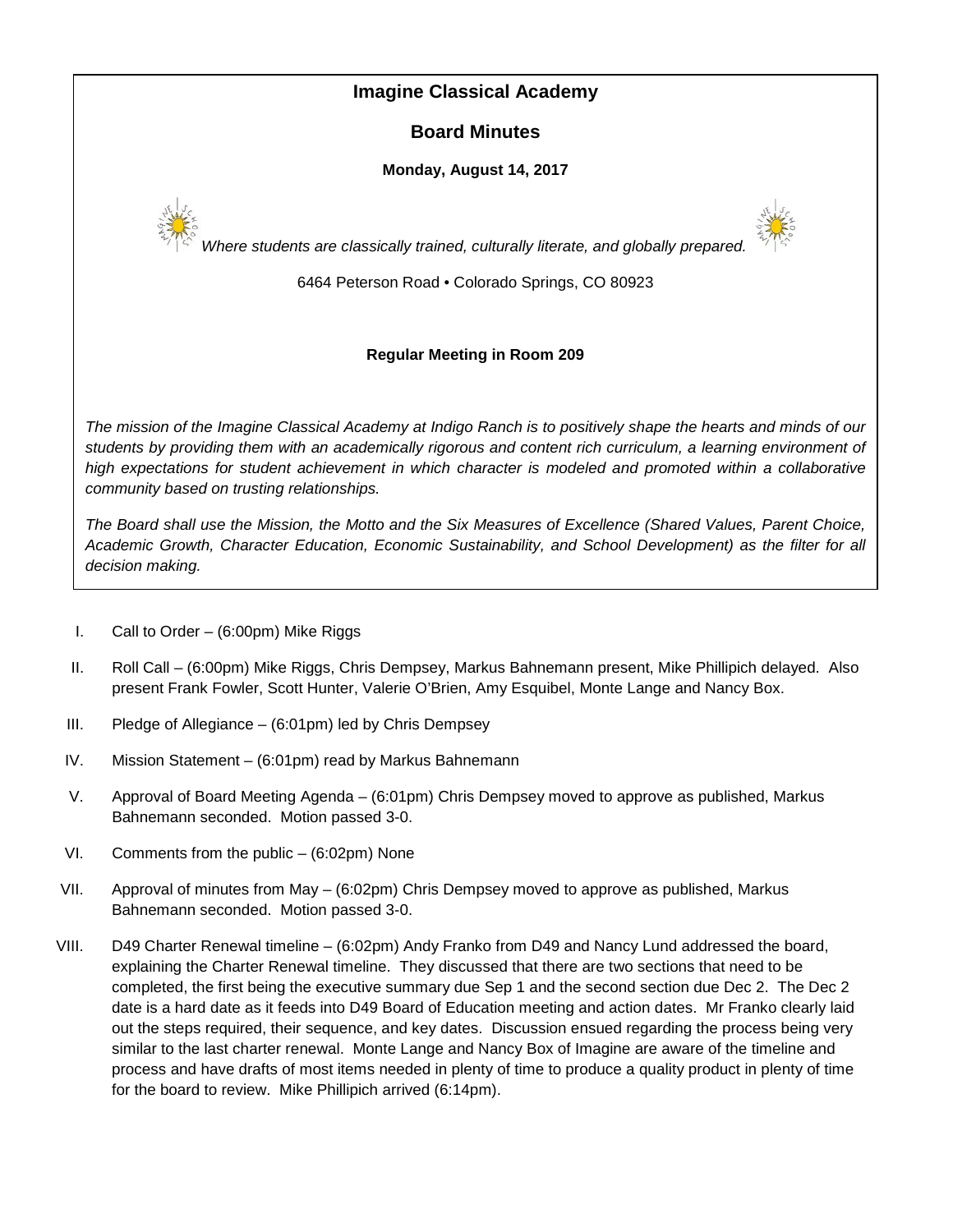- IX. Treasurer's/Business Manager's Report on Trend (6:29pm) Mike Phillipich presented the treasurer's report. Enrollment is lower than expected and will impact the budget. Of note was a higher than expected cost for substitute teachers last year. The final roof payment was made. The board will need to do a supplemental budget to close out last year properly.
- X. Principal's Report (6:36pm) Frank Fowler presented the principal's report. He is using a new format. Of note is ICA's Primary Literacy Results as published by D49. ICA did very well, showing significant gains. The PARCC results for 2017 are due to be released publicly later in August.
- XI. Regional Report (7:16pm) Monte Lange and Nancy Box gave a brief update with more to be shared later in the work session.
- XII. Discussion Items
	- A. Post for Board opening (according to By-laws) (7:18pm) With the resignation of Brandon Henry, the board has a vacancy. His position was a community member position. The board set Sep 15 as a deadline for potential candidates to submit inputs, decide who will be on the ballot by Sep 25, hold the election Sep 26 - Oct 3, with swearing-in to take place at the Oct 23 board meeting.
	- B. Board meeting dates for 2017-2018 (7:43pm) The board discussed proposed meeting dates for 2017- 2018, ensuring we have 10 meetings as required by the Bylaws.
	- C. Standing Ground Water (7:46pm) Monte Lange updated the board on the ground water issue. Imagine has the hydrologist report, and Mr. Lange has contacted several companies for bids. The City of Colorado Springs has problems with ground water on Dublin Blvd at the NW edge of the school property and may be doing some work on that in the near future. Discussion ensued that if the work by the city occurs soon, we should wait to see the impact of that before we proceed as this may cause a change to the situation.
- XIII. Action Items

*These are items that are for Board Approval by vote, which may require Board discussion.*

- A. Acceptance of Brandon Henry's resignation (7:52pm) Mike Riggs read Brandon Henry's letter of resignation as a board member. Mike Phillipich moved to accept the resignation, Chris Dempsey seconded. Motion passed 4-0.
- B. Postponement of Annual Data review to September to allow for released PARCC data (7:53pm) Mike Phillipich moved to accept the postponement, Chris Dempsey seconded. Motion passed 4-0.
- C. Approval of Parent Handbook (7:53pm) Chris Dempsey moved to approve the Parent Handbook as presented. Discussion took place regarding minor dress code details. Chris Dempsey amended his motion to approve the Parent Handbook giving Principal Fowler discretion to make minor changes as necessary and authority to enforce the dress code based on his judgment on the details of a given situation. Mike Phillipich seconded. Motion passed 4-0.
- XIV. Board member communication (8:11pm)
- XV. Other Business (8:16pm) None.
- XVI. Adjournment to Work Session (8:16pm)